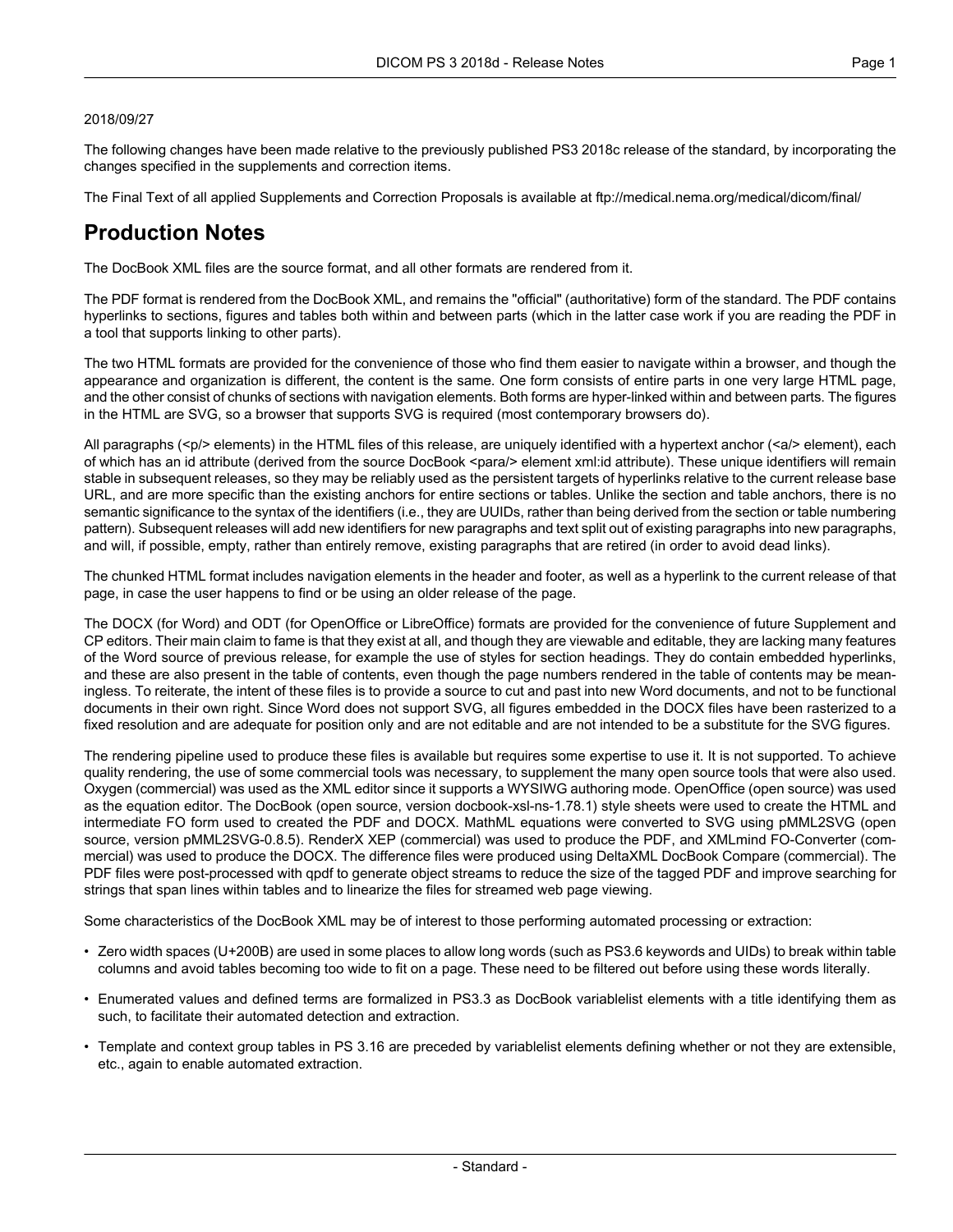• Hyperlinks (xref and link elements) are used extensively but may obscure the identifier of what is being linked to from the perspective of automated extraction. It may be useful to consult the olink targetdb files that are included in the package to "look up" the target of such links, rather than reinventing this mechanism, which is used by the DocBook stylesheets for cross-document linking. E.g., one can look up "sect\_TID\_300" in "output/html/targetdb/PS3\_16\_target.db" to determine that it has a "number" of "TID 300" and a "ttl" of "Measurement", etc.

# **Changes to Parts**

### **General Changes**

### **PS3.1**

#### •

•

### **PS3.2**

• Replace SNOMED browser hyperlinks with SNOMED CT URL

### **PS3.3**

- Improve column formatting of tables with Parameters Specification Sequence
- Correct media type of encapsulated STL to model/stl per Suppplement 205
- CP [1700](#page-2-0)
- CP [1763](#page-3-0)
- CP [1780](#page-3-1)
- CP [1782](#page-3-2)
- CP [1784](#page-3-3)

#### **PS3.4**

- CP [1738](#page-3-4)
- CP [1782](#page-3-2)

### **PS3.5**

• CP [1778](#page-3-5)

### **PS3.6**

- CP [1780](#page-3-1)
- CP [1784](#page-3-3)

### **PS3.7**

- Position and label section 9.1.2.1.6 correctly
- CP [1781](#page-3-6)

#### **PS3.8**

•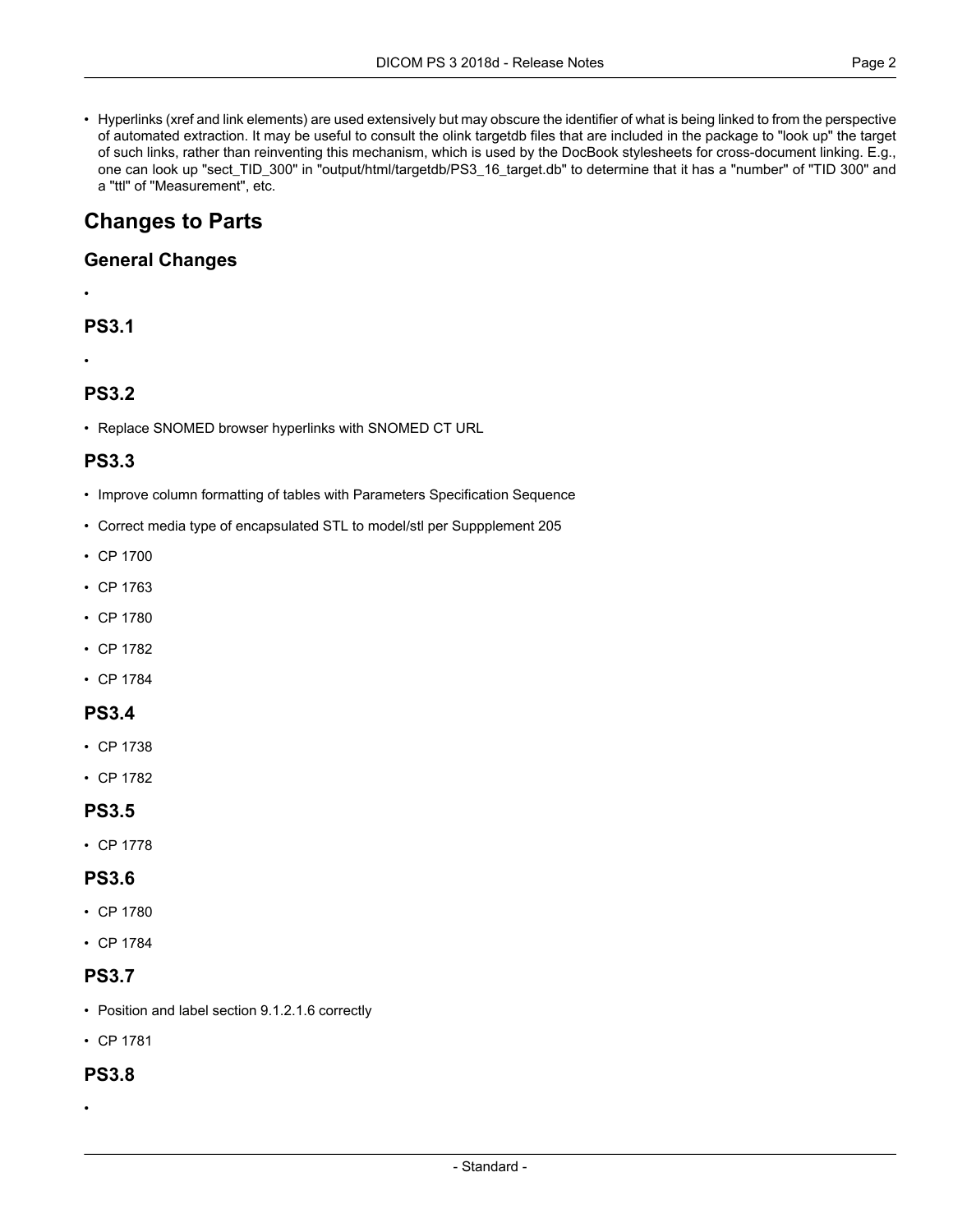#### **PS3.10**

•

•

•

**PS3.11**

**PS3.12**

### **PS3.14**

•

### **PS3.15**

• CP [1720](#page-3-7)

### **PS3.16**

- Correct code for dissecting aneurysm that was replaced in CP 1702 but incompletely applied
- Correct code meaning for Morphologically Abnormal Structure per CP 1647 ("ly" was missing in some uses)
- CP [1700](#page-2-0)
- CP [1719](#page-2-1)
- CP [1783](#page-3-8)

### **PS3.17**

• Correct SNOMED code for Measurement Method in example

### **PS3.18**

• Correct non-existent image/dicom+jpeg,jp2,jpx to image/jpeg,jp2,jpx in note that should have been corrected in CP 1509

### **PS3.19**

### **PS3.20**

•

•

### **PS3.21**

<span id="page-2-0"></span>•

## <span id="page-2-1"></span>**Supplements Incorporated**

### **Correction Items Incorporated**

- **CP [1700](ftp://medical.nema.org/medical/dicom/final/cp1700_ft_replacederivedpixelcontrastwithquantity.pdf)** Replace use of Derived Pixel Contrast Image/Frame Type Value 4 and Image Derivation with RWVM Quantity Definition Sequence
- **CP [1719](ftp://medical.nema.org/medical/dicom/final/cp1719_ft_ExtendReferencedImagePurposesOfReference.pdf)** Extend Referenced Image Purposes of Reference